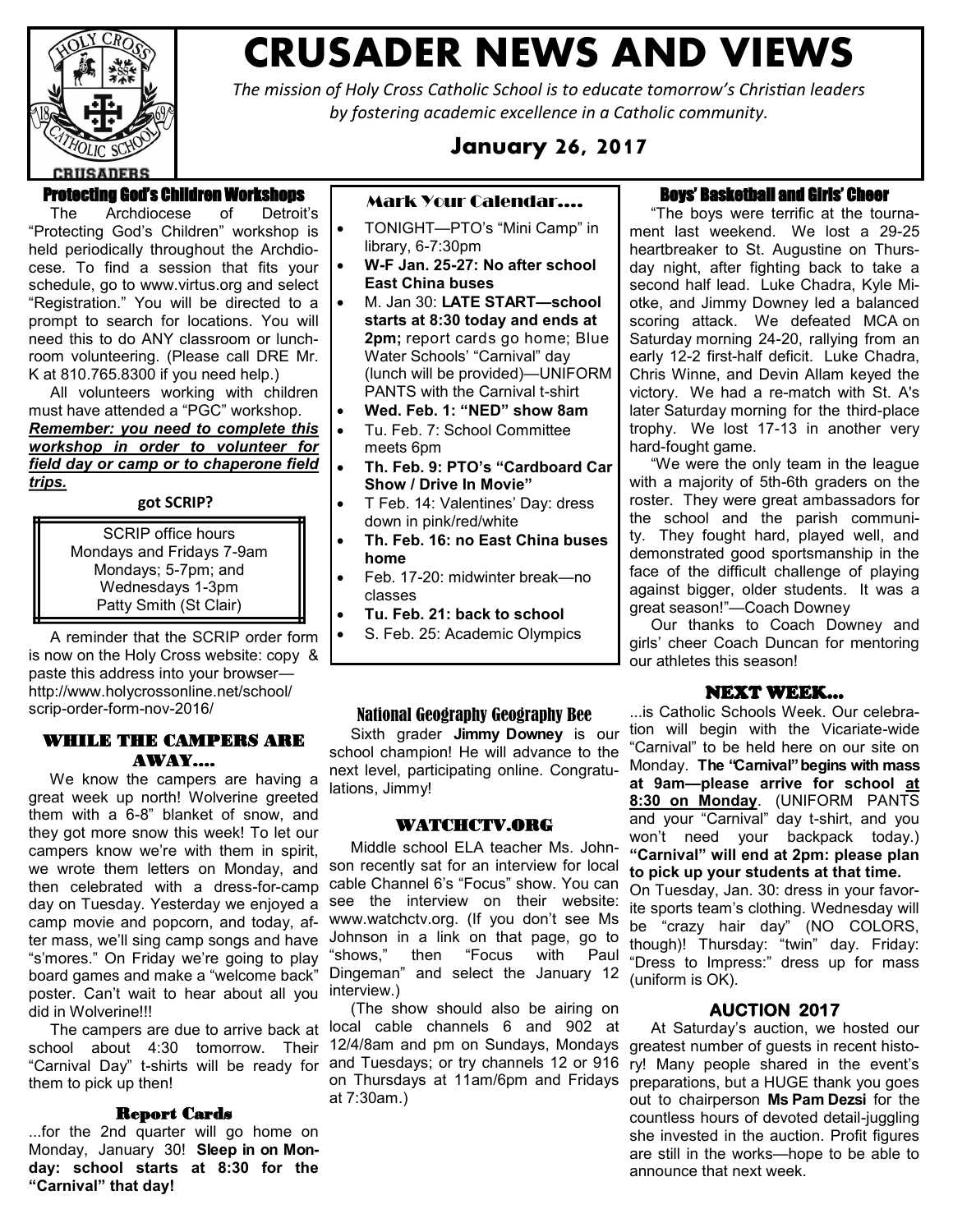#### PTO "Mini Camp" & "Cardboard Car Drive In"

 PTO is planning two fun family events! The first is "Mini Campers," **TONIGHT, from 6-7:30pm**. This is for students and their families preschool-4th grade and will be in the school library. Come (**enter through FAB front door**) and enjoy your own fun camp activities while the big kids are away at camp!

 The second event is the "Cardboard Car Show / Drive In Movie," which will be held in the library on Thursday, February 9. More info later!

#### Books Are Fun!

 The traveling book display has once again stopped at Holy Cross! "Books Are Fun" offers a nice assortment of high quality items at reasonable prices, and the school library earns a book for every ten items sold. Orders and payment need to be in the office by next Tuesday, Jan. 31; your items can go home with your oldest "Crusader" on Wednesday, Feb. 1 (or held at the school office: call Mrs. Steinmetz).

#### VG's Recepts & Box tops foR education

 Thanks to all who save these things for us! A deadline is quickly approaching: please turn in all "Box Tops for Education" **by Feb. 17**.

We have a couple more months to continue collecting VG's receipts—but we're less than halfway to the goal of \$150,000 worth of receipts to earn their rebate. Please keep saving and turning in those receipts: it will be worth \$1000 to us if we succeed! (We need the entire receipt, and they need to have the paragraph about "Direct Your Dollars.")

#### ."Flashback Friday**"**

 Holy Cross alums interested in having their bio featured on "Flashback Friday" on our Facebook page—contact Mrs. DeMeulenaere [\(mrsd.leslie@gmail.com\)](mailto:mrsd.leslie@gmail.com) for more info.

#### School Speak iPhone App!

 An iPhone app for SchoolSpeak is now available on Apple App Store (search for School-Speak on App Store)! Your login ID and password are all you need to begin. The app requires WiFi or a mobile data connection to login and update content (please note that using the App on mobile data connections may cause additional charges).

#### Volleyball

 We expect the game schedule to be ready by next week's newsletter and will publish then.

 A million thanks to **Mrs**. **Stacy Goulette** again, for continuing to coordinate concessions and workers for this season's sport! Parents of athletes are expected to help work at the games (to earn money to pay for our athletic programs' expenses). Please note that the volleyball tournament will be here at Holy Cross at the end of March and will give us the opportunity to earn the money to keep our sports program running: therefore, parents of ALL athletes in all sports (not just volleyball) are expected to help. Please contact Stacy to let her know when you'll be able to do your share.

#### **Ecumenical Lenten Services**

 On the Wednesdays during Lent Marine City churches will gather at 6:00 pm for a soup supper and 7:00 pm for a prayer service; this year the theme will be a reflection on the Ten Commandments.

 Date and church hosting: March 8: St. Martin Lutheran March 15: Our Lady on the River March 22: St Mark Episcopal March 29: St. John Church of Christ April 5: Our Lady on the River All are welcome and encouraged to attend!

### **Dynamic Catholic Presents...**

The

# **Four Signs**

#### **Incredible Possibilities for Your Life and Your Parish**

What if each day, every Catholic prayed for ten minutes and read five pages of a great Catholic book? What if every Catholic gave one percent more of their income to their Church this year and did one thing each week to intentionally share God's message with others? The Catholic Church would be staggeringly different from the Church today. But how do we get Catholics to take on these life-changing habits?

Based on Matthew Kelly's best-selling book, The Four Signs of a Dynamic Catholic, this event is designed to help participants discover how to master the Four Signs in their own lives.

#### **Featuring Dr. Alan Hunt**



#### Saturday February 25, 2017

9:00am-1:30pm

**St. Isidore Catholic Church** 18201 23 Mile Road- Macomb Township, MI 48042

**Tickets \$25** 

Order tickets online at DynamicCatholic.com or call (859)980-7900

Dynamic Catholic Be Bold, Be Catholic